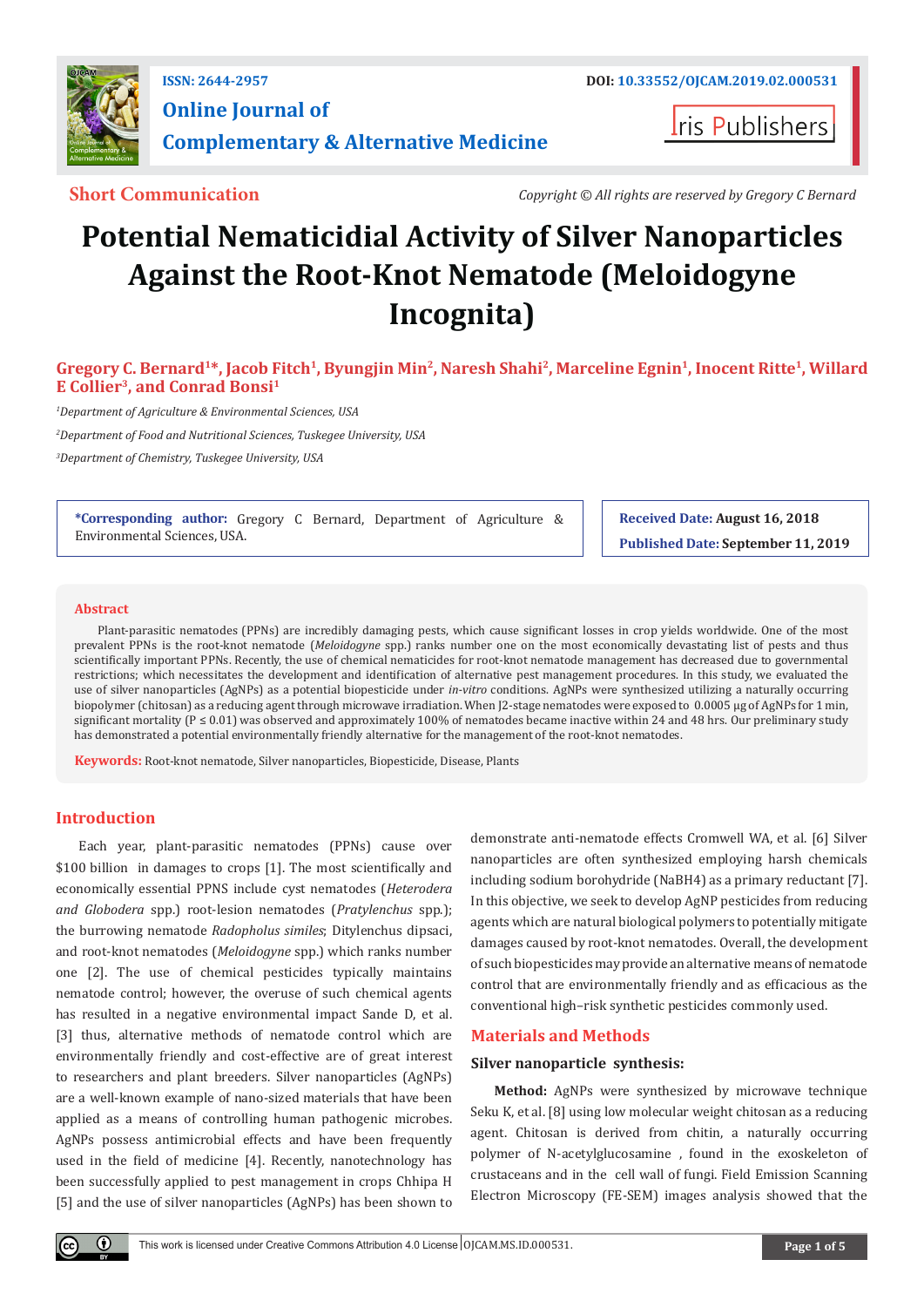size and shape of AgNPs in nanoscale and spherical, which were homogeneously dispersed into the biopolymer matrix (chitosan) (Figures 1&2). Chitosan-derived AgNPs were homogenized in 10 ml 1% Lactic acid for a final working solution of 1mL of 1%

lactic acid containing 0.1 ug of AgNPs and 0.01gram of chitosan Chitosan-derived AgNPs were solubilized in 10 ml 1% Lactic acid for treatment.



**Figure 1:** FE-SEM images of homogeneously dispersed AgNPs into Chitosan matrix at 20, 000 X.



**Figure 2:** FE-SEM images of homogeneously dispersed AgNPs into Chitosan matrix at 75, 000 X.

### **Nematode collection and preparation**

*Meloidogyne incognita* race three juveniles were collected from infested soil and suspended in 1ml of sterile tap water. Approximately 100-160 nematodes were placed in 1 ml microcentrifuge tubes and treated with 0.0005 ug AgNPs suspended in 0.05 mg chitosan/0.005% lactic acid at 1min, 24 hr and 48 hr intervals, incubated at  $28^{\circ}$ C. Nematodes treated with 0.05 mg ug of chitosan and 0.005% lactic acid served as controls. The total number of living and dead nematodes from treated and control groups were quantitated using a gridded nematode counting dish and each time interval replicated three independent times. Dead nematodes were confirmed by fine needle probing [1]. Due to the

dramatic difference in nematode numbers between treated control groups, an ANOVA Single Factor analysis ( $P \le 0.05$ ) was used to identify significant differences in the mean number of living and dead nematodes between groups.

# **Results**

After AgNPs treatment, dead nematodes exhibited the typical "banana shape" curvature predominately displayed in treated groups (Figures 3,4). At the 1-min exposure interval, a significant difference(P < 0.01) in living and dead nematodes between treated and control groups was observed(Figure 5). The 24 and 48 hr AgNPs exposure groups showed a 100% mortality in comparison to the controls (Figures 6,7).

**Citation:** Gregory C. Bernard, Jacob Fitch, Byungjin Min, Naresh Shahi, Marceline Egnin, Inocent Ritte, et al. Potential Nematicidial Activity of Silve[r Nanoparticles Against the Root-Kn](http://dx.doi.org/10.33552/OJCAM.2019.02.000531)ot Nematode (Meloidogyne Incognita). On J Complement & Alt Med. 2(2): 2019. OJCAM.MS.ID.000531. DOI: 10.33552/OJCAM.2019.02.000531.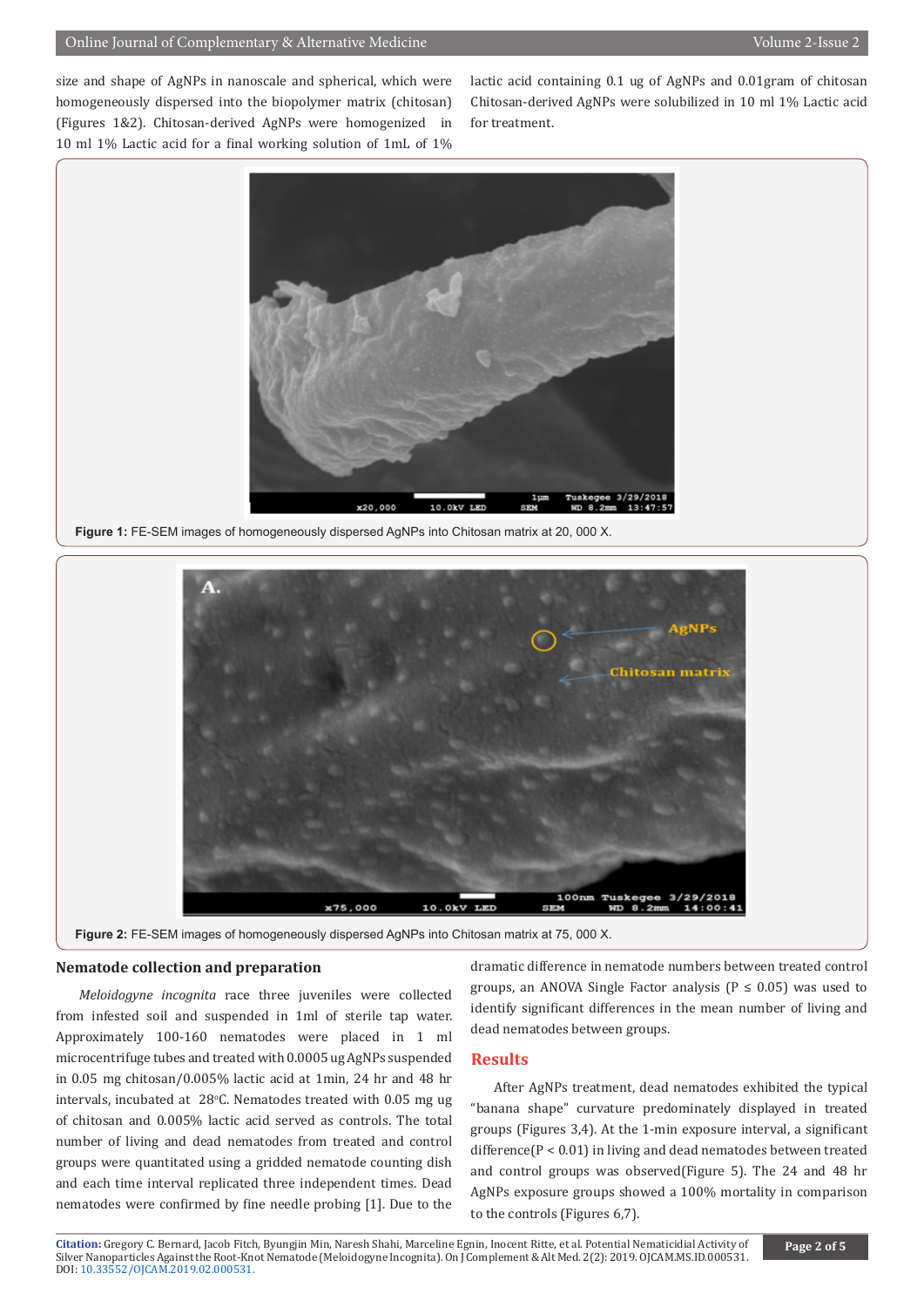

**Figure 3:** Second-stage *M. incognita* root-knot nematodes from AgNPs exposed groups..



**Figure 4:** Second-stage *M. incognita* root-knot nematodes from control groups.



**Citation:** Gregory C. Bernard, Jacob Fitch, Byungjin Min, Naresh Shahi, Marceline Egnin, Inocent Ritte, et al. Potential Nematicidial Activity of Silve[r Nanoparticles Against the Root-Kn](http://dx.doi.org/10.33552/OJCAM.2019.02.000531)ot Nematode (Meloidogyne Incognita). On J Complement & Alt Med. 2(2): 2019. OJCAM.MS.ID.000531. DOI: 10.33552/OJCAM.2019.02.000531.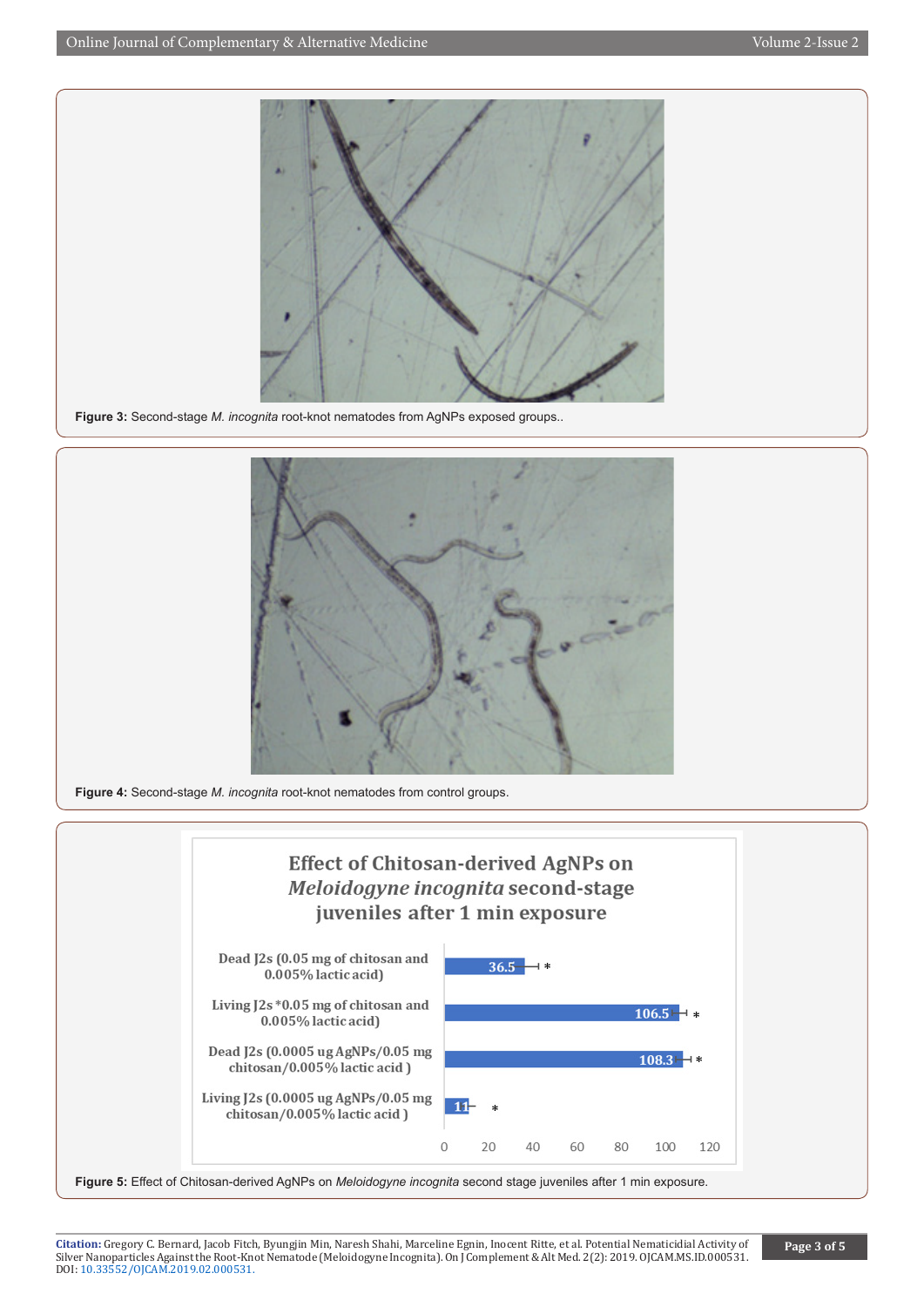

**Figure 7:** Effect of Chitosan-derived AgNPs on *Meloidogyne incognita* second stage juveniles after 48 hr exposure.

 $\Omega$ 

20

chitosan/0.005% lactic acid)

# **Conclusion**

Our study has shown a potential nematicidial effect of Chitosanderived AgNPs on root-knot nematodes. Interestingly, different molecular weights of chitosan has shown nematicidal activity on root-knot nematodes [10]. Although the antimicrobial mechanism of AgNPs on microorganisms has been poorly elucidated, the harmful impact of AgNPs may be correlated to the development of free radicals from the silver surface leading to an increase in oxidative stress and membrane damage [11]. Interestingly, in response to the pathogen invasion, plants regulate the expression of free radicals during defense signaling pathway activation [12]. Future experiments will include concentration optimizations of AgNPs and its reducing agent potentials prior to applying to greenhouse and field trials for efficacy determination on nematode burdens during plant cultivation [13].

# **Acknowledgment**

 $40$ 

60

80

Supported by USDA USDA-NIFA 1890 Grant#2014-38821-22448; Tuskegee University George Washington Carver Agricultural Experiment Station (GWCAES), and USDA NIFA-EVANS-ALLEN.

100

120

# **Conflict of interest**

No conflict of interest.

# **References**

- 1. [Abad P, Gouzy J, Aury J, Castagnone Sereno P, Danchin E, et](https://www.ncbi.nlm.nih.gov/pubmed/18660804) [al. \(2008\) Genome sequence of the metazoan plant-parasitic](https://www.ncbi.nlm.nih.gov/pubmed/18660804) nematode [Meloidogyne incognita. Nat Biotechnol](https://www.ncbi.nlm.nih.gov/pubmed/18660804) 26(8): 909-15.
- 2. [Jones J, Haegeman A, Danchin E, Gaur H, Helder J, et al. \(2013\) Top 10](https://www.ncbi.nlm.nih.gov/pubmed/23809086) [plant-parasitic nematodes in molecular plant pathology. Mol Plant](https://www.ncbi.nlm.nih.gov/pubmed/23809086) [Pathol 14\(9\): 946-961.](https://www.ncbi.nlm.nih.gov/pubmed/23809086)
- 3. [Sande D, Mulle J, Wetzstein M, Houston J \(2011\) Environmental Impacts](https://www.ncbi.nlm.nih.gov/pubmed/22408594) [from Pesticide Use: A Case Study of Soil Fumigation in Florida Tomato](https://www.ncbi.nlm.nih.gov/pubmed/22408594) [Production. Int J Environ Res Public Health 8\(12\): 4649-4661.](https://www.ncbi.nlm.nih.gov/pubmed/22408594)